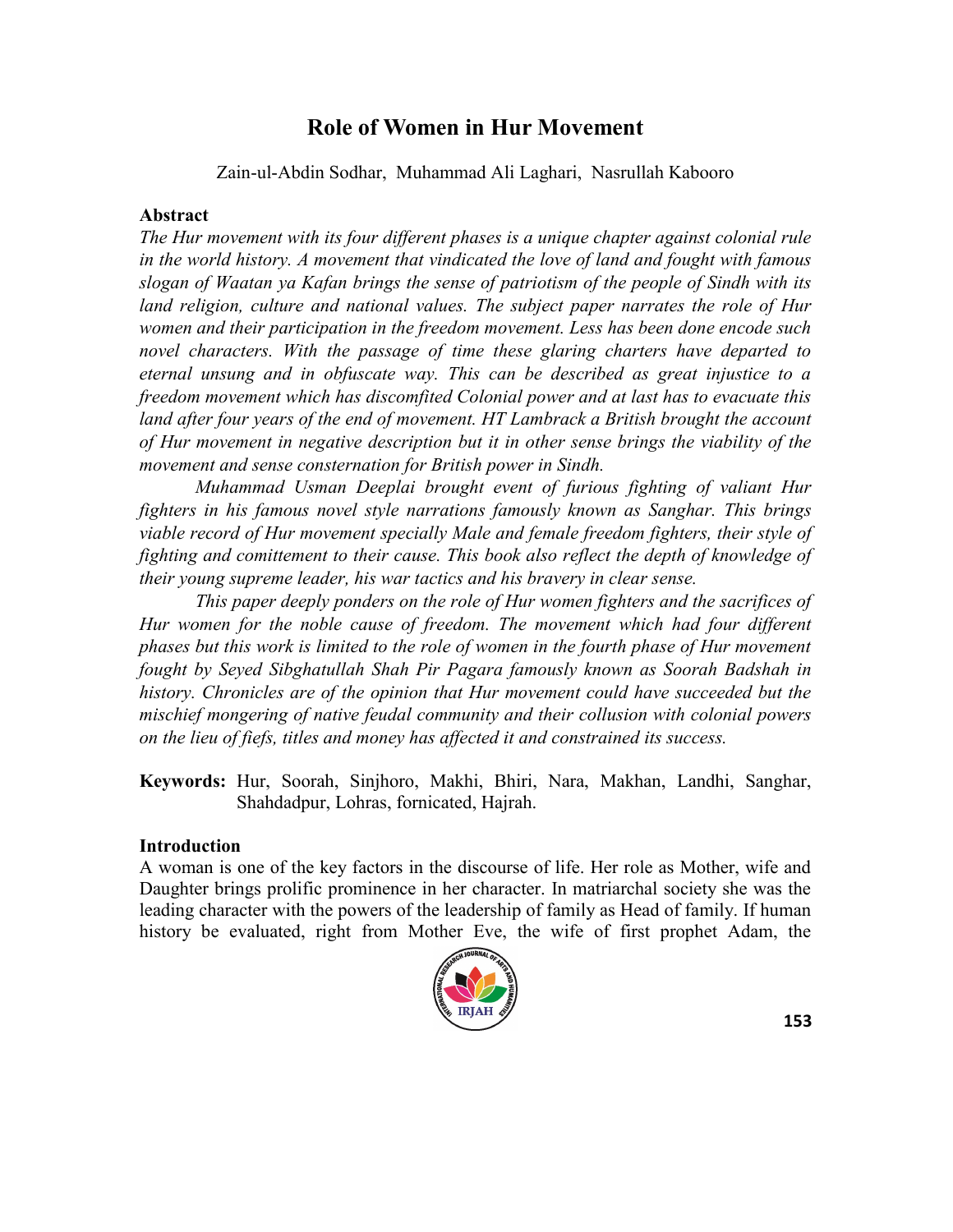distinguished role of women initiates. From religious context the role of women further found itself cemented with the Birth of another Prophetess Mother Marry, the Mother of Prophet Isaac.

God Almighty had further symbolized the character of women as integral Part of universe, when He honored Hajrah as wife of Prophet Abraham and Mother of prophet Ithamil as most distinguished character from the context her empowerment.

Women, the majority of our population is having key role in the socio-economic development of society and plays her vital role as equal segment of society. She is hiving prolific positions in the fields of education, health, and politics and in all vistas of life.

# **Background**

Taking the role of women in Hur movement one goes back to 1843, the period of first Hur movement initiated by Pir Sibghatullah Shah Pagara 1, the Hur movement underwent four different Phases but most worthy from history points of view is the fourth stage of Hur Movement launched by Pir Sibghatullah Shah famously known as Soorah Badshah (1909-1943).

This phase of Hur movement is based Ten years freedom movement, which was portrayed as rebellion by British History and its allied groups in Sindh and sub-continent. The Pir Pagara and his Hur fighters which included man, women, girls and young children unfolds the movement of the liberation of their land occupied by the colonial rule. The vivacity of the movement from the can be taken from the fact that it shook the British colonial power of Sub-continent. Its supreme leader Pir Pagara had to live prison for Nine years in his 32 years life and was hanged in the age of 32 years and some months.

With this the glorious period of fourth phase of Hur movement has culminated, leaving the chronicles to write the stories of brevity and love with land in the chapters of History. British Commissioner of Sindh HT Lambrack brings the notes of Hur movement in his self styled narrations with the name of Terrorist, while the natives of land termed the movement as freedom by fight to evacuate the land from colonial powers. Muhammad Usman Deeplai brings the glaring brevity and valor of Hur women in his famous Novel description with the title of "Sanghar".

# **The role of women**

The history of British atrocities against the dwellers is never the hidden part of history. When the Hur movements surfaced with the arrest of Pir Pagara in 1941, his devotees commonly known as Hur took upon them the arrest of their religious and spiritual larder as life and death issue. Men women and children, young and old, all came out of their homes and started a civil disobedience movement against British occupant force. This has resulted mass arrest of people.

The Hur women with full zeal for their spiritual leader went shoulder to Shoulder with their male partners. This can be validated from the fact, that British Jails became insufficient place to keep the arrested people, thereafter, Nazi styled concentration camps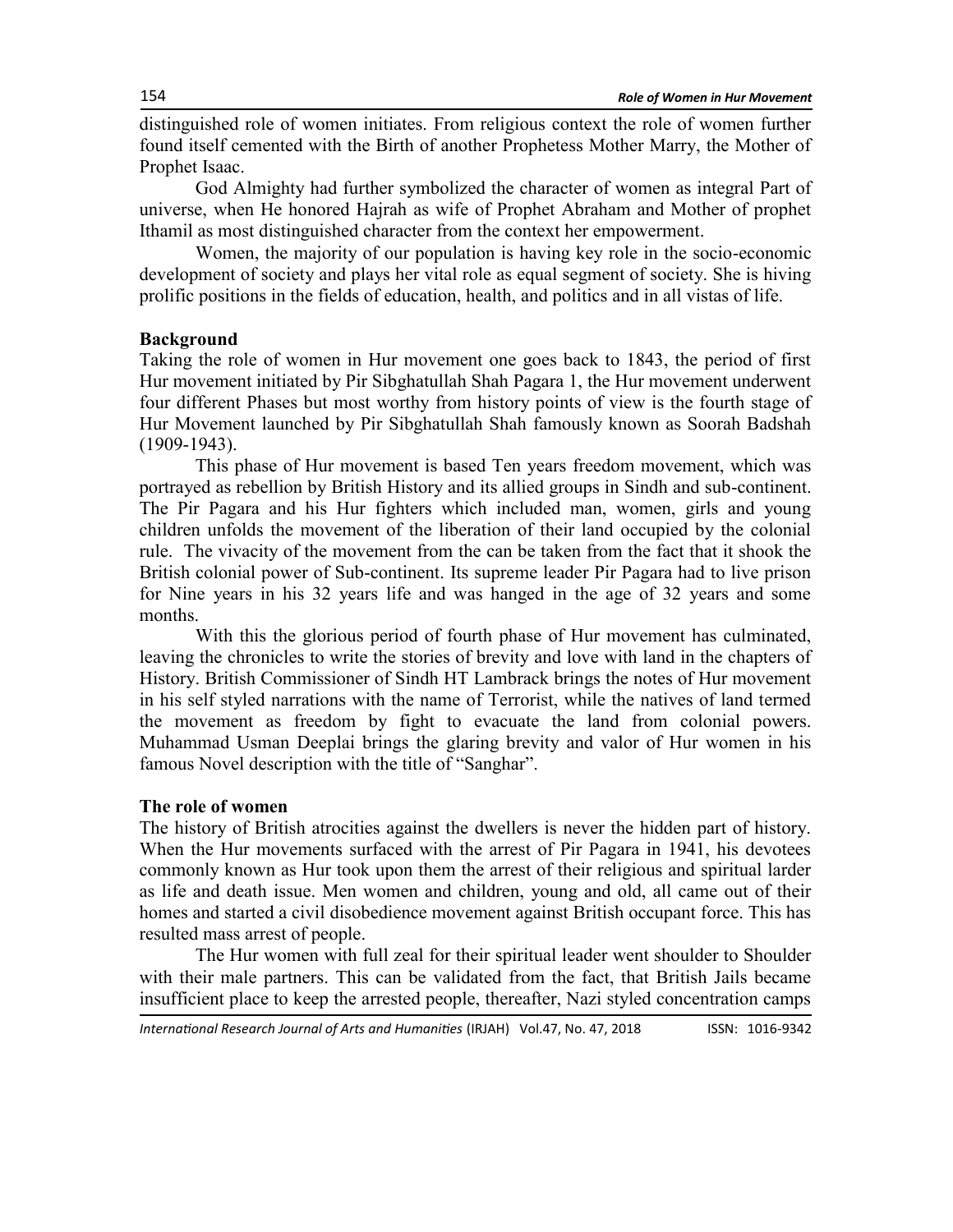with the Sindhi name "Lohras" established all over Sindh where the Hur community was inhabiting. According to the facts there were thousands of women and young children's imprisoned in these concentration camps.

Imamzadi Wassan in her article on the role of women in Hur movement describes the atrocities of British forces in district Sanghar. She interviewed Sukhan Khaskalli of village Bhiri in her village near Sinjhoro city. She was one character in her movement. She narrates that in 1941, when Pir Sahib Pagara was arrested; Hurs throughout Sindh came in streets and protested against the arrest of Pir Sahib.

The Hur women were never behind in any event. This has resulted in fury of colonial forces. An incident that has brought lot of anguish in Sindh province was fornication and murder of young shepherd girl Bakhtawar 13 years old of Bhiri village Near Sinjhoro, who has taken her cattles in nearby fields; she was captured by the British troops, she was raped and murdered and her body was placed in nearby fields.

Hur women portrayed their bold character during the movement has shaken the British authorities in Sindh. They commanded attacks on British forces, repulsed them back and even in some occasions.

Sukhan recalls the atrocities of one police SHO Daharaj by caste was hailing from Nawab Shah. She says that when this SHO used to enter in the villages, he took everything what was available in their homes. He even didn't leave chicks and eggs too.

Three octogenarian characters of Hur movement who were eye witnesses of the movement were interviewed in 2006 also recorded the role of women in Hur movement. All three characters were living in village Gulsher Wassan of taluka Sinjhoro. They were Dhanjani, Namali and Hakimzadi. All three in their mid nineties had active participation in the guerilla fight against British.

She recalls the clash between the Hur Guerilla fighter Bakshan Mochi and British troops near Jamrao, which resulted in the murder of number of British troops. After that event 20 females of the area including these three cited characters were arrested and imprisoned for 12 years till 1952 respectively in Sukkur jail for five years and seven years in concentration camps. She says that during their stay in Hyderabad concentration camps, they were very harshly treated, Involved in different works from dawn to dusk, given insufficient food stuff and many of their young children died due to malnutrition.

She says when Pir Shah Mardan Shah returned from England and held talks with Govt of Pakistan; they were released from Hyderabad concentration camps. The arrival of Pagara and restoration of Gaddi re-juveniled them, She remembers the role of Ali Muhammad Rashdi as of a conspirator in her traditional style and says, this traitor was friend of Angreez (English Govt) and was always behind killing and arrest of Hurs throughout Sindh.

Qaimi 88 is the resident of Makhi forest, the Head quarter of Hur movement narrates the days of Hur movement. She says the major communities living in Makhi area were Junegos, Bhambro, Abupota, Jamali, Wassan, Rajar and Nizamani community. All these people were devotees of Pagara. When Soorah Badshah was arrested, a fierce battle took place between British forces and Hurs near Martyrs ground (Shaheedan Jo Madan)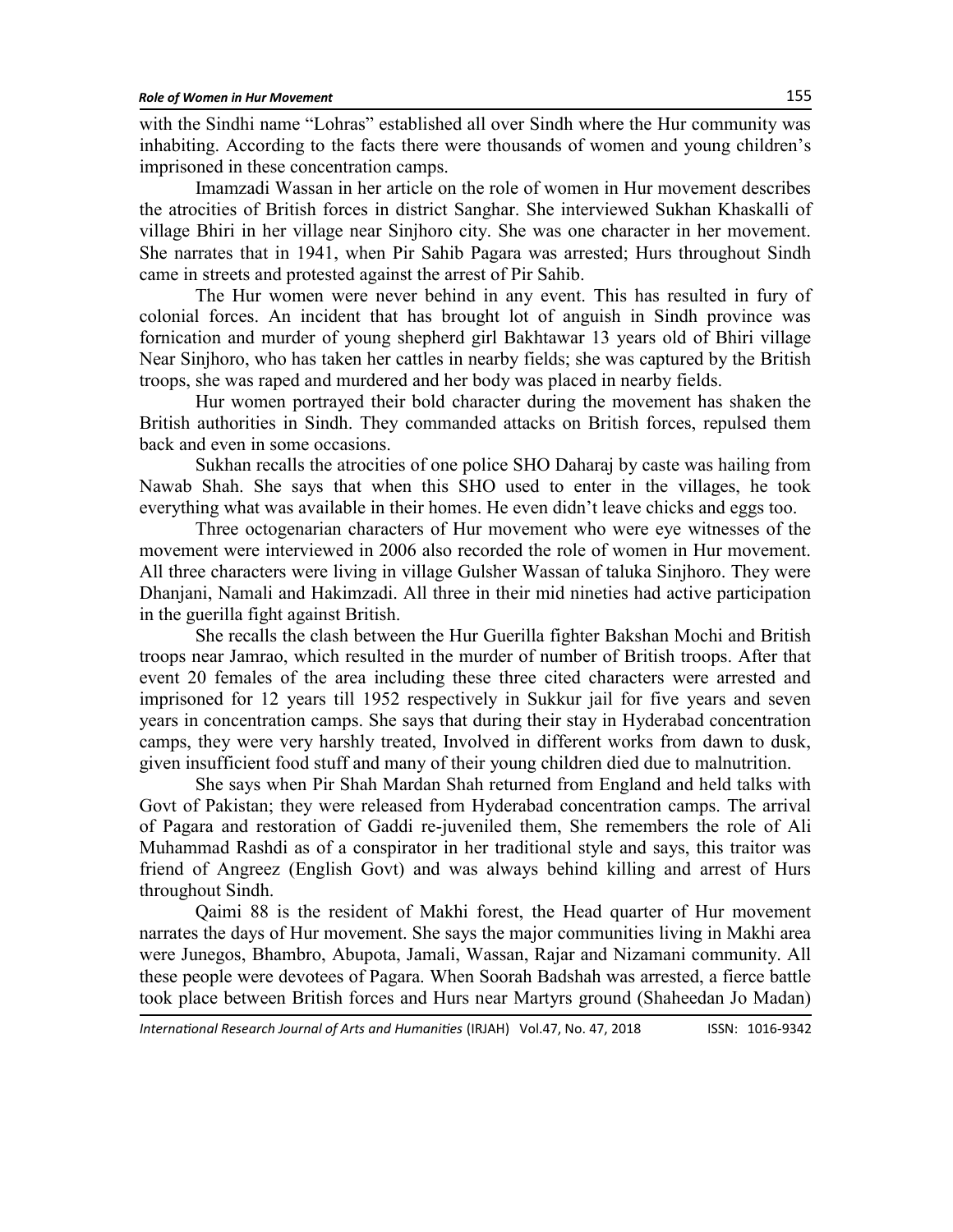south of Sanghar city, around 2000 Hurs were arrested, many of them exiled on Indian side, number of them were hanged. Hashim husband of Qaimi was also arrested.

She remembers on night police besieged their homes, she had one rifle with number of cartridges in her home. Her daughter was 17 years old, she was afraid that her daughter might not be taken. She took rifle and cartridges with herself ask her daughter to accompany her to roof top of their home. As she heard noise of the arrival of police she fired shots and soon repulsed police. She says Police felt that numbers of Hur Guerillas are probably hiding. They became afraid and returned. Next morning she and her daughter escaped from their village to their relatives in other area.

She remembers the speech of Soorah Badshah at Grang Banglow, where Pir Sahib has directed all Hur women not to wear bangles till we evacuate occupant forces from Sindh, she says from that day and onwards she has not worn bangles.

Muhammad Usman Deeplai in his masterpiece Sanghar has brought the account of such great females who scintillated themselves in history. The Brief account of such characters is as follows:

## **Mai Munan Daughter of Noor Muhammad Khaskhelli**

She was resident of village Sahib Khan some 12 miles in east of Sanghar City. She used to command a group of 20 females. She fought with police and troops on many occasions. She was arrested at the age of 60 and put in Hyderabad Jail

# **Mai Basran**

She was resident of Nindo city of Badin district and was married in Sanghar, she now resided near Padri village some 10 KM from Sanghar city. Her group also consisted of 15 females

## **Mai Muradana**

She was Daughter of Imam Bux Khaskhelli of village Makhan Khaskhelli she too had command of group of Hur Girls ageing between 15 to 20 years. She attacked and killed a Hindu businessman involved in conspiracies against Hurs

#### **Mai Hawal**

Aged 50 decided to command Hur woman in Landhi area near Shahdadpur when her son refused to become a Ghazi. She had attained great fame when she attacked British convoy and exchanged firing for many hours and repulsed British troops.

# **Mai Begoo Rind**

She was another glaring character of Hur Movement. She was resident of village Sahito Khaskalli Her husband was declared as Dacoit and imprisoned. She took the responsibility of Hur women commander. She fought on different occasions and at last arrested and put in concentration camps. Later she joined under the command of Bhai Khan Chang and fought with male Hur Ghazis with valor.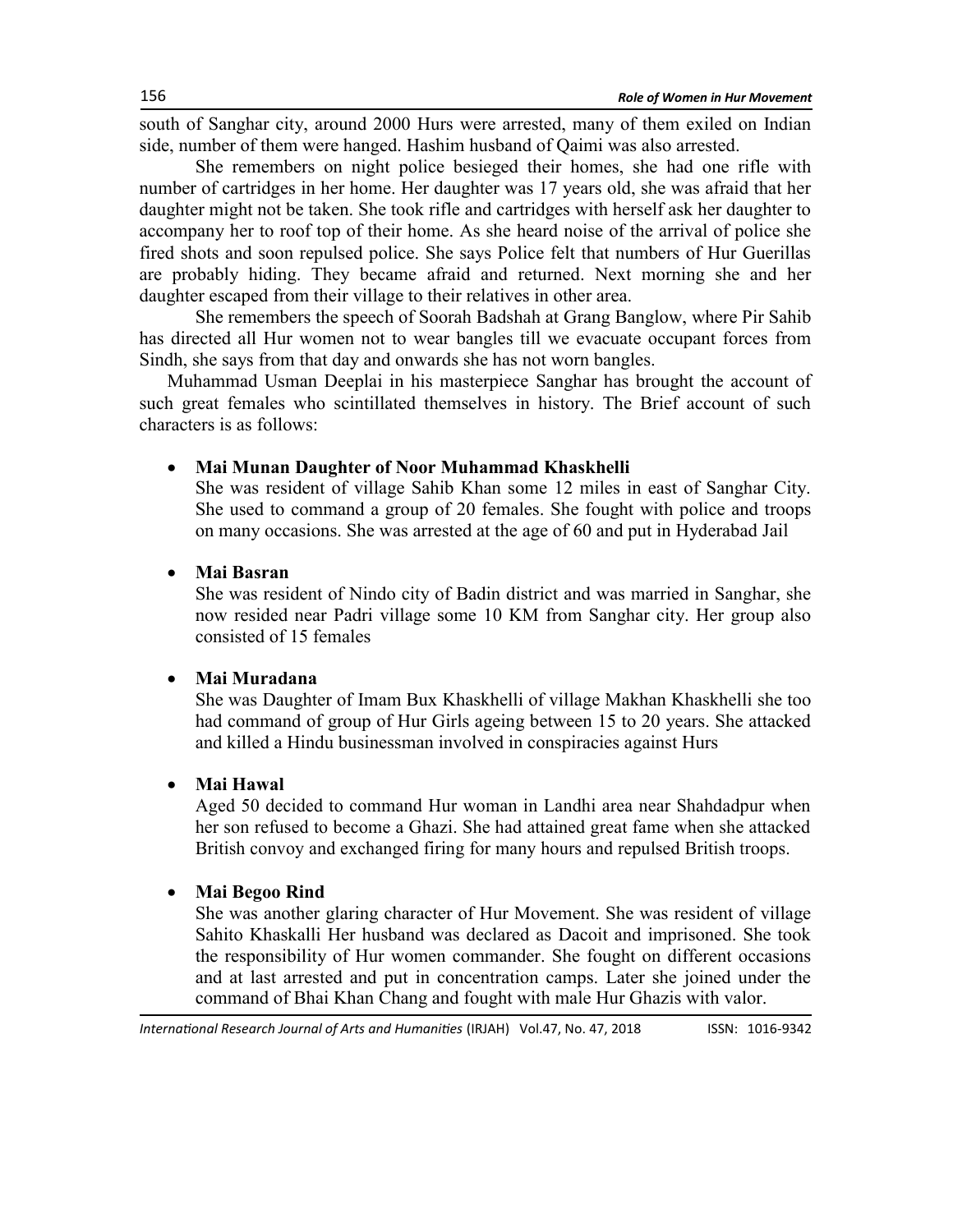## **Ashoo Daughter of Usman**

She Machi lived Near Bakkar she was middle aged women and commanded Hur women in Sanghar area. She was a good planner and fighter. She too was arrested and imprisoned in concentration camps.

# **Mai Zahra**

She was a gallant woman who uses to disguise herself in military dress. She was famous with her adopted name of Usman. When Martial law was declared on eastern belt of Sindh, she was high target for British troops. She fought many times and successfully escaped.

## **Mai Parozan**

She was resident of Nara Khairpur. She joined Hur women groups of Sanghar. Her groups stayed in Narra and Makhi area she too was source of freight for British troops.

## **Conclusion**

The Hur movement has placed itself in world history through its valiant fighting, Guerilla war tactics and better fighting planning. This war has devastated the strategic power of British colonial rule in Sindh. A movement which enlisted 38000 thousand martyrs, 250000 arrests including women and children and its supreme leader Pir Sibghatullah Shah Alias Soorah Badshah hanged in the age of 33 brings this movement among glaring freedom movements in the history of world.

The role of women in this movement has enhanced its fame. Hur women Guerrilla fighters went shoulder to shoulder with their male partners and encoded unique chapters of brevity and women empowerment. The British documents regarding Hur movement also places the role of women freedom fighters as worthy to mention.